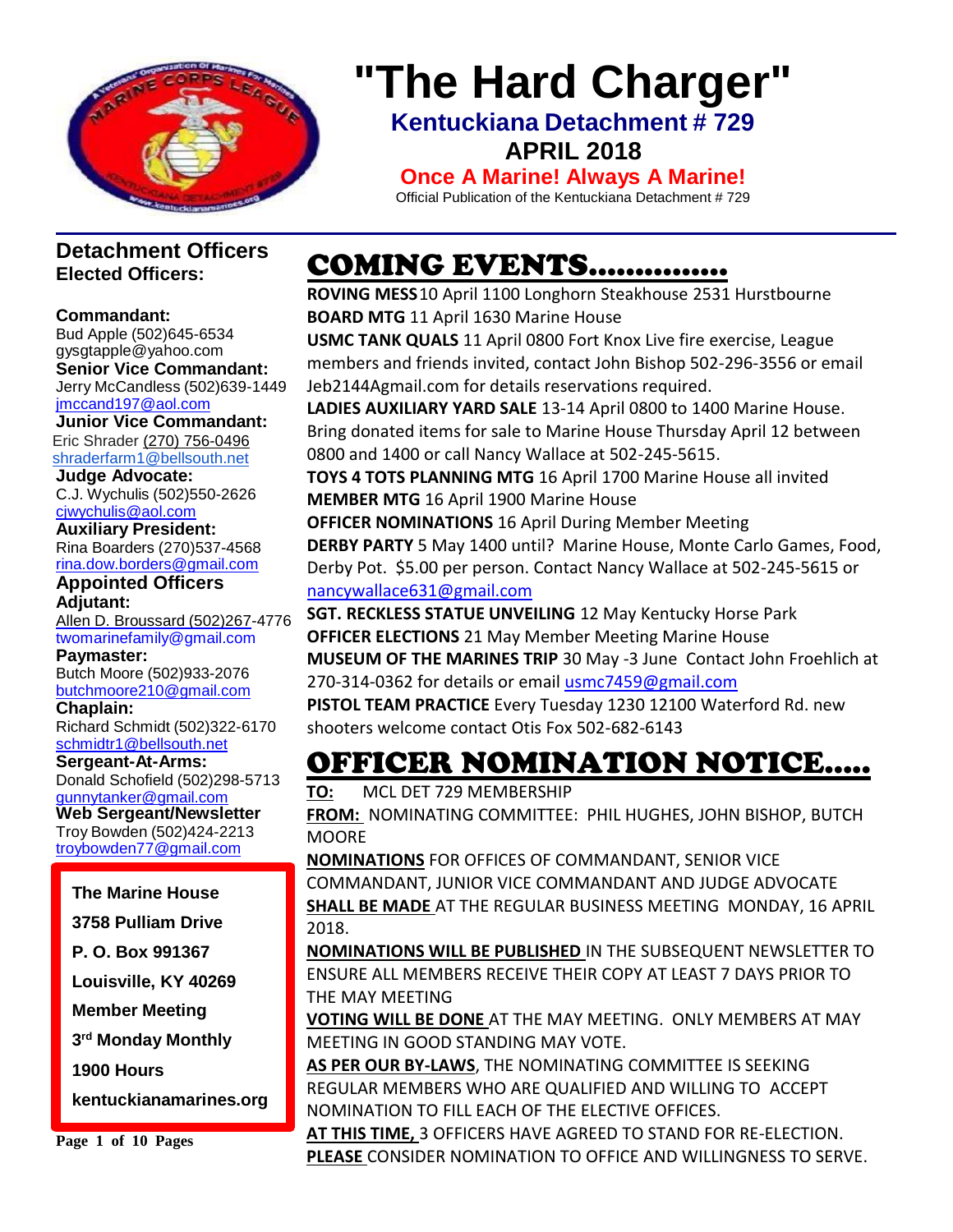# PAYMASTER NEEDED…………

Paymaster Butch Moore finds it necessary to step down as paymaster. We need a new Paymaster. Accounting skills are not critical as we have a computer accounting program which automatically records entries in the proper category. Please contact our Commandant if you feel qualified.

### MARINE OF THE MONTH……………………..



Marine of the Month Merle Likins is shown at left with his daughter, Leslie and son, Merle Jr. On the right he is pictured receiving portrait of Chesty Puller from Member Otis Fox. Read about Merle's experience in the Corps in the minutes below.



### CHAPLAIN'S CORNER…………………

Richard Schmidt Chaplain MCL

God's Patience

We learned a long time ago as Marines to be

prepared to move out when commanded. As recruits we were like a bunch of wild weeds growing in a field and in time we were transformed. That training has helped us to cope throughout our lives. I wonder if some of those teachings were borrowed from the Bible.

Matthew 13: 24-26, 28-30 Jesus tells the parable of the weeds. *"The kingdom of heaven is like a man who sowed good seed in his field…. when the wheat sprouted and formed heads then the weeds also appeared." The farmer's servant asks him, "Do you want us to go and pull them up?" "No, he answered because while you are pulling the weeds, you may root up the* 



*wheat with them. Let both grow together until* 

*the harvest."* 

To a farmer it would not seem right not to pull the weeds. The seed of God does not grow the same in everyone. People respond differently because they are in different states of readiness. God is patient with us as we are changed

#### by His grace.

2 Peter 3:8-9 *"Do not forget this one thing, dear friends: With the Lord a day is like a thousand years, and a thousand years are like a day. The Lord is not slow in keeping his promise, as some understand slowness. He is patient with you, not wanting anyone to perish, but everyone to come to repentance.*

### WELCOME ABOARD…………….



**Dale R. Potter** is a Marine Veteran who served in the USMC from August 1988 through August 1993. During his service he held an MOS of 6014 (AV-8B Harrier Aircraft Mechanic). He earned the Rank of Corporal during his enlistment and was awarded the National Defense Service Medal, Good Conduct Medal as well as a Meritorious Unit Commendation Ribbon. He served with VMAT-203, MAG-14, 2d MAW, MCAS Cherry Point, NC.

**Page 2 of 10 Pages**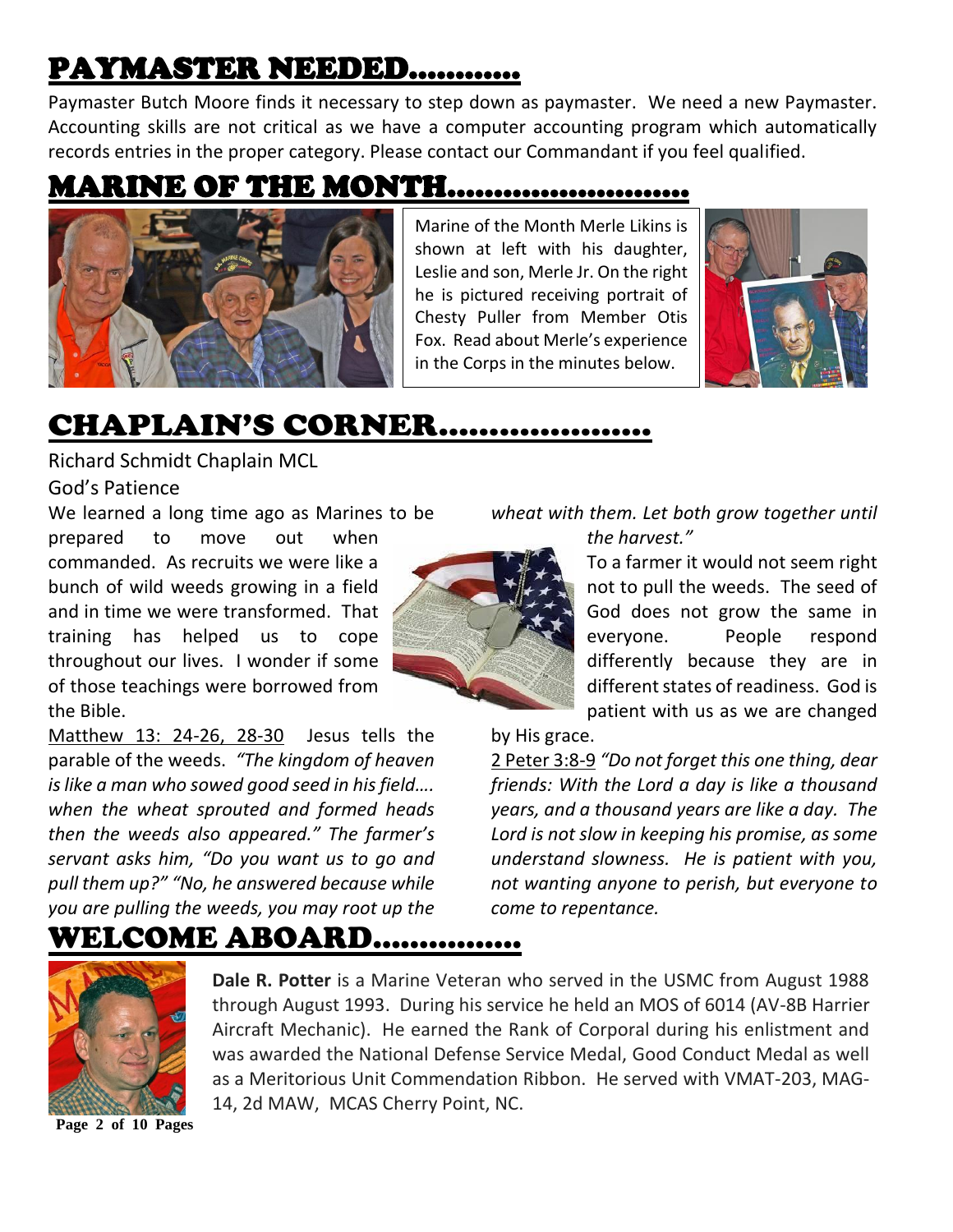

**John M. "Doc" Loudermilk** served as a U. S. Naval Hospital Corpsman from 1965 to 1969 and in Naval Reserves from 1979 to 1981 attaining the rank of E-5, HM-2. He is a Vietnam Veteran and was awarded the Bronze Star for Valor. He also received the Vietnam Cross of Gallantry among a host of other awards. His favorite duty spot was Naval Hospital – Philippines. In 1980 he served during the Iranian Crisis. He retired from the U. S. Postal Service and received a 100% disability from the VA. Our Detachment had the honor of hosting the presentation of the Bronze Star 49 years after the event that earned him the award.

# LADIES AUXILIARY NEWS…………….

Rina Borders, President

If you missed game night, you a lot of laughs and red faces! Everyone had a good time playing against the opposite sex. Try to join us for our next night. We will notify you of the date.

The meal before the League meeting went very well. Ladies, thanks for everything; it was all delicious. Don't forget that it will be desserts only before the next meeting on April 16.

Keep in mind that the yard sale is April 13-14 from 8 am until 2 pm each day. We will be accepting items and pricing items on April 12 beginning at 10 am. Everything but clothing will be accepted. If you have anything to donate or have any questions feel free to call me or Nancy Wallace. Ladies, I hope you all have a wonderful Easter.

April Birthdays:

Norma Codey  $-$  April 3<sup>rd</sup> and Jane Greenwell  $-$ April 20th

Please remember our members who are sick or in nursing homes and who are homebound. Also remember our active and retired service men and women.

### MARINE HOUSE BUILDING REPORT……………

#### Submitted by Mary Broussard

Between Dec and Feb, volunteer hours of 15 members totaled 131 hours. Approximately 55 hours were spent showing the building to prospects, signing contracts and opening for parties. The remainder were cleaning and setting up for meetings and outside parties. During a lull in January, Otis Phelps stripped the kitchen and bathroom floors and volunteers cleaned the tables, chairs, made minor repairs and touched up paint.

**Page 3 of 10 Pages** The fence line along the back has been cleared and two large trees near the shed at the front of the property were taken down.

Neighbors adjacent to those locations were notified in advance and were pleased at our efforts. Both contractors working for the firewood moved on and we paid a new contractor to do the job. Jimmy Young took down two additional trees near the shed.

 The Ladies Auxiliary has purchased the new dishwasher. The Buchel Woman's Club agreed to share the cost. It will be installed by our member John Heffley at no cost to the League. Russ Stone contributed some related additional electrical work.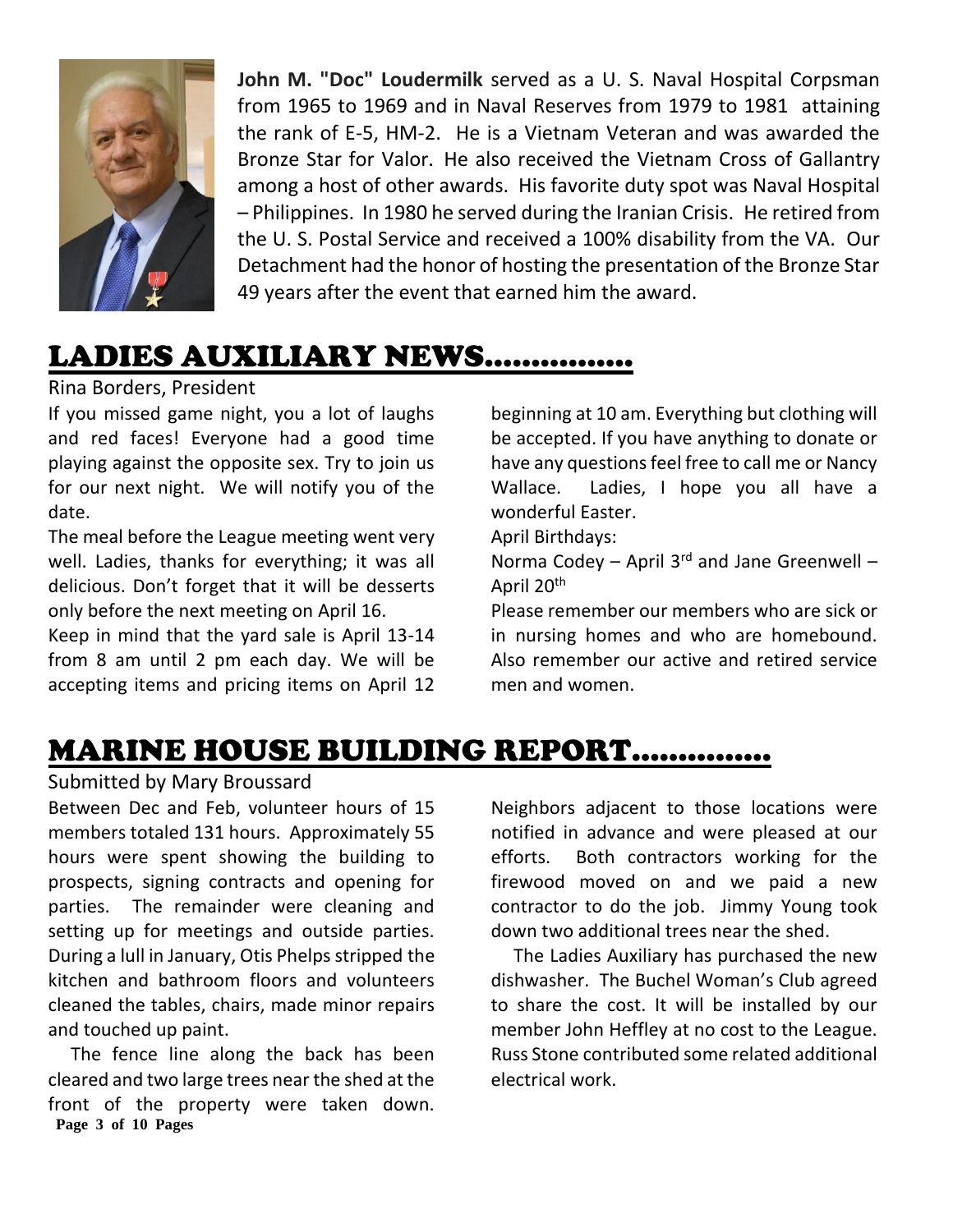### MARCH 2018 GENERAL MEETING MINUTES

 The General Meeting of the Kentuckiana Detachment 729 Marine Corps League commenced at 7:00 PM on Monday 19 March 2018 January in the usual manner. All Officers were present and or accounted for and approximately 40 members were in attendance.

 **Chaplain Richard Schmidt** opened with a prayer and welcomed Erv Schoch to the meeting after a return of his cancer. He indicated he was feeling better but Cancer has returned and he is receiving treatment. Chaplain reminded the Detachment to keep our ears open for members in distress and to report to him on members that are ill. He also reminded us that we must look after each other.

 One new member was inducted at the **meeting. See his short bio's in the "New members in the spotlight" section of the newsletter. Welcome aboard to New member Dale R. Potter.**  He served in the USMC from 1988-1993 and attained the rank of Corporal serving in the MOS 6015 (AV-8B) Aircraft Mechanic with VMAT-203 MAG 14 in Cherry Point, NC. He was installed at the meeting. **Additionally John "Doc" Loudermilk** already an Honorary Member kind of arrived a little late. We are proud to announce that he has upgraded his membership to Regular member and will join in with the Detachment Activities. Some of us will remember that we hosted the surprise presentation of the Bronze Star for Valor at our November 2016 Program. We will formally initiate him at the April Meeting.

 Commandant Apple announced that the next **quarterly meeting for the State (Department**) will be held on 24 March 2018. Five of our members will be in attendance. He also announced that the **trip to Washington, DC** was rescheduled for 30 May – 3 June 2018. Several members will make the trip. Transportation will be POV and ride sharing and members will be staying at the Staybridge Inn in Stafford. He also gave a cost analysis for the trip. **Any members wishing to sign up please call John Froehlich for more information. (270) 314-0362.**

 **Eric Schrader** recognized Merle Likins as the Marine of the Month. 95 year old Merle Likins, a 1941 graduate of Breckinridge County High School, joined the Marine Corps in 1942 and graduated first in his Platoon from Parris Island. After training as an artillery battery communications specialist, he served on Guadalcanal, Guam, Okinawa, and in Japan. He was part of the advance party, which landed on Okinawa prior to the invasion. Merle was honorably discharged as a Corporal in December 1944. He completed a B.S. in Chemistry and Math, a M.S. in Chemistry and Physics, and became a Professional Engineer. It is our honor to have him as a members.

 **John Bishop** shared the information that he had for interested members to attend an **outing at Fort Knox** to observe the Fort Knox Reserves as they go through their training. The date of the exercise is Wednesday, 11 April 2018. He mentioned that getting on the base may be challenging if you do not have a Military ID**. If you need more information Please call him (502) 228-3546**

**Page 4 of 10 Pages** noted that since most of the money has been changed over to a more aggressive strategy the  **PDC Bob Cross** was not in attendance to give the Benevolence and Investment report. Al Broussard had a read out of the latest statement on the Investment account. It should be account has grown. Balance at this time is \$151,430.83. It is now making money!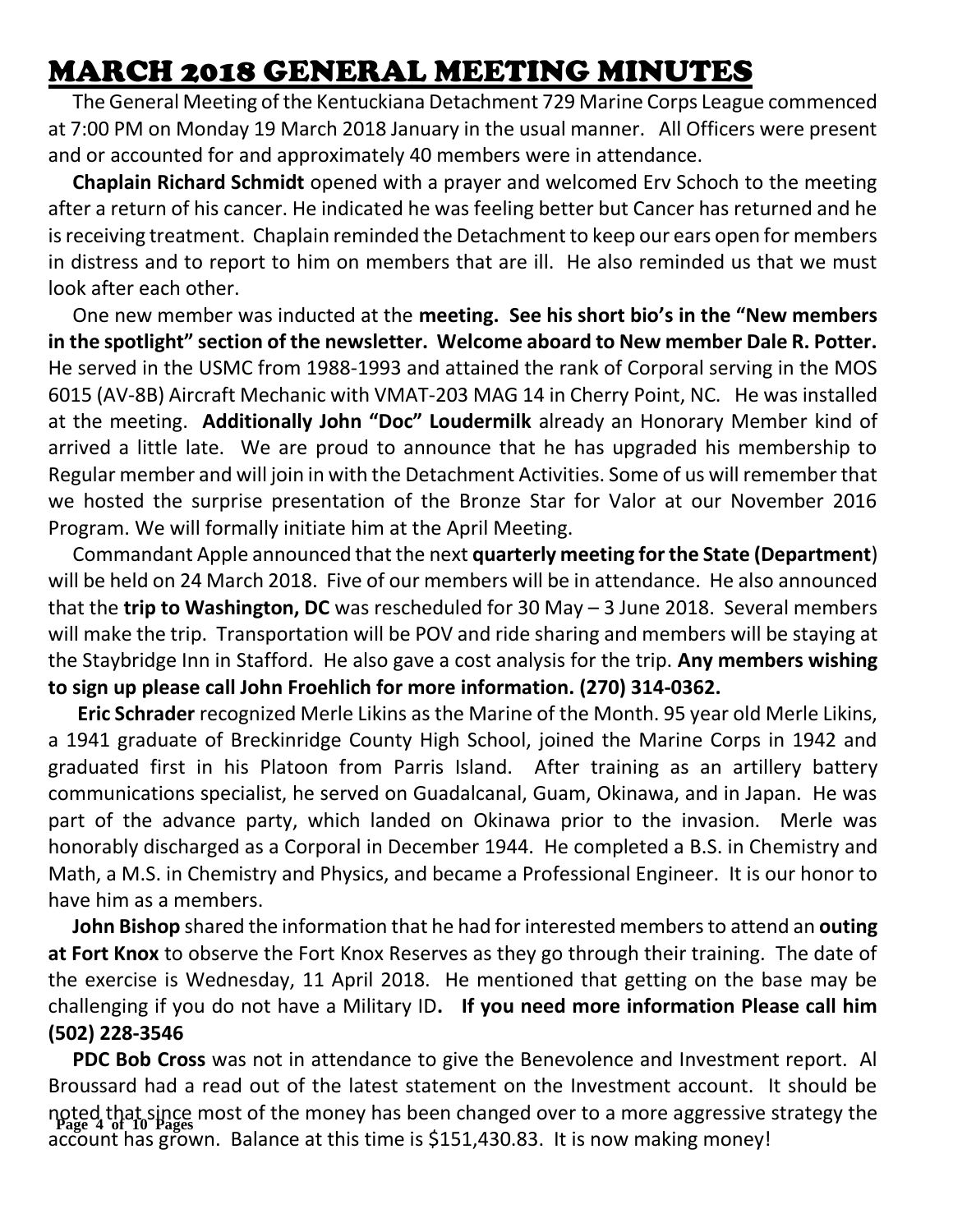**C. J. Wychulis** gave **Nominating Committee Report.** He indicated that the four elective Offices of Commandant, Senior Vice Commandant, Junior Vice Commandant, and Judge Advocate are all open for nominations. While there is a time line for the nominations to be into the nominating committee, members should know that nominations will be accepted from the floor on the day of the elections. Anyone interested in running for office contact one of the Nominating Committee members (Butch Moore, C. J. Wychulis, or John Bishop.

 **Mike Smith** gave a great report on a **Louisville Bats Baseball night at Slugger Field**. It was foiled by the change in the Quantico trip so Mike and Dan Haddix will look into rescheduling such a field trip for a later date.

 **Senior Vice Commandant** Jerry **McCandless** showed a video of the Kentucky Veterans Hall of Fame. He indicated that we have a few of our members who have been nominated for this prestigious award.

 **Junior Vice Commandant Eric Shrader** gave a Status report provided on **Constitutional Essay Contest** for the four local High Schools having MCJROTC Programs. Inputs are due by 4/1/2018 and none have been received to date. He also discussed the many important jobs that the Board and others perform to keep 729 running to include Butch Moore (Paymaster), Mary Broussard (Building Mgr), Otis Fox (Pistol Team Captain), John Bishop (events coordinator) and Phil Hughes (Nominating Committee). He reviewed the USMC Core Values with inputs from the members and the need to follow the same and work as a team.

 **Commandant Bud Apple** reminded members that the **"Sgt Reckless" Statue** is complete and will be moved to Lexington at the Horse Park where it will be dedicated on **12 May 2018**. He asked those present to get the word out for donations. The Detachment has raised \$680.00 toward our goal of \$1000.00 to help bring this effort to fruition. **Anyone wishing to donate, please bring in a check or cash to the April meeting. You may send donations to the Kentuckiana Det 729 (Attn Restless Statue fund), and mail it to P.O. Box 991367, Louisville, KY 40269-1367. Would be nice to get a group together in Red Coats and attend the event.**

 **Otis Fox** gave a History lesson on Chesty Puller's life. It was filled with fun facts and question and answer segment. It was very well received.

 **Cletis Evans** thanked all of the members who helped with the **Kyiana Car Swap event**. He indicated that when the sponsoring organization has tallied up the hours for all organizations, he will give us a report on the amount that the Detachment will receive. He also asked for volunteers to assist on the following week of the meeting to assist at the **TFT warehouse**. **Finally, he indicated appreciation that the Auxiliary will be helping to make calls to WW II Veterans so that the Honor Flight can fill an aircraft for a two day mission on the 5th and 6th of June. He also asked the members at the meeting to assist in this effort.**

 **TOYS FOR TOTS. Cletis has indicated that there will be an organizational meeting (lessons learned, planning for the 2018 campaign) at 5:00 PM before the April meeting. Help us to plan a successful campaign by attending this meeting.**

**Page 5 of 10 Pages** job Mike! **Mike Rice** announced that he has taken over the Quartermaster's job. If you have any items that you wish to purchase from the ship's store it will be open during all future meetings. Great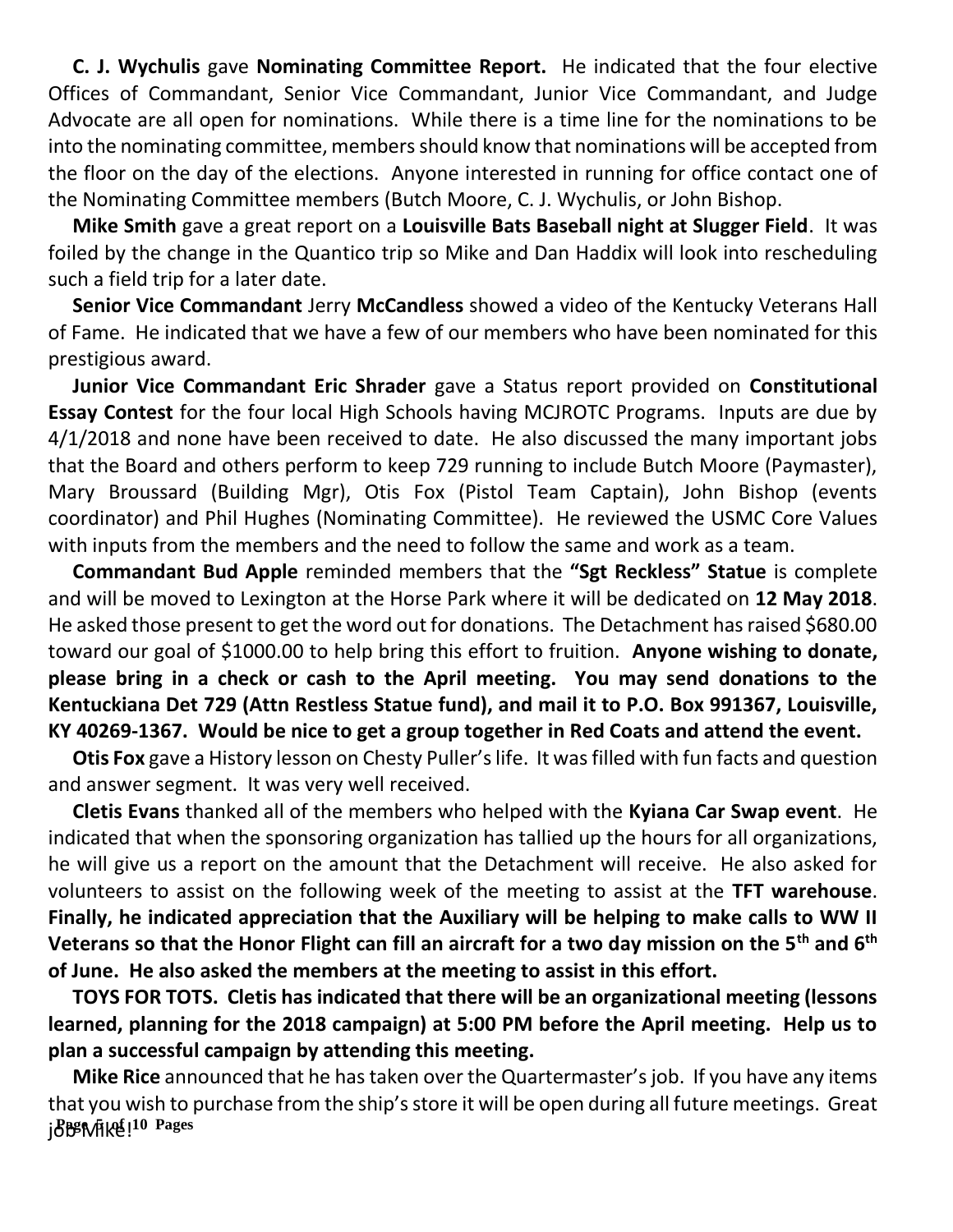Adjutant **Al Broussard** gave **a "Job well done"** to the members of the **Honors Detail.** Since the FY started they have managed to bring in \$8000.00 this year performing these Military Honors. He also gave a shout out to **Phil Hughes** who was recognized by the Marine Coordinating Council and presented with a plaque for outstanding service to the Coordinating Council. **The Rodney Williams Community Service Award.**

 Finally, the **Adjutant** indicated that it is time for **Detachment Marine of the Year Nominations.** We will try to get a Nomination sheet in the newsletter or we will send it out in a separate blast via the Detachment platform.

 Bob LeBlond announced the **Roving Mess** will be held on the **2 nd Tuesday of April (10 April)** at 11:00 AM. The location will be **Longhorn Steakhouse**, 2535 Hurstbourne Gem Lane, Louisville, KY 40220.

 **50/50 Draw** was won by Dan Haddix this month. \$136.00 was collected so the total for Dan was \$68.00

 Meeting adjourned at 20:30 hours. Respectfully Submitted, Allen D. Broussard Adjutant